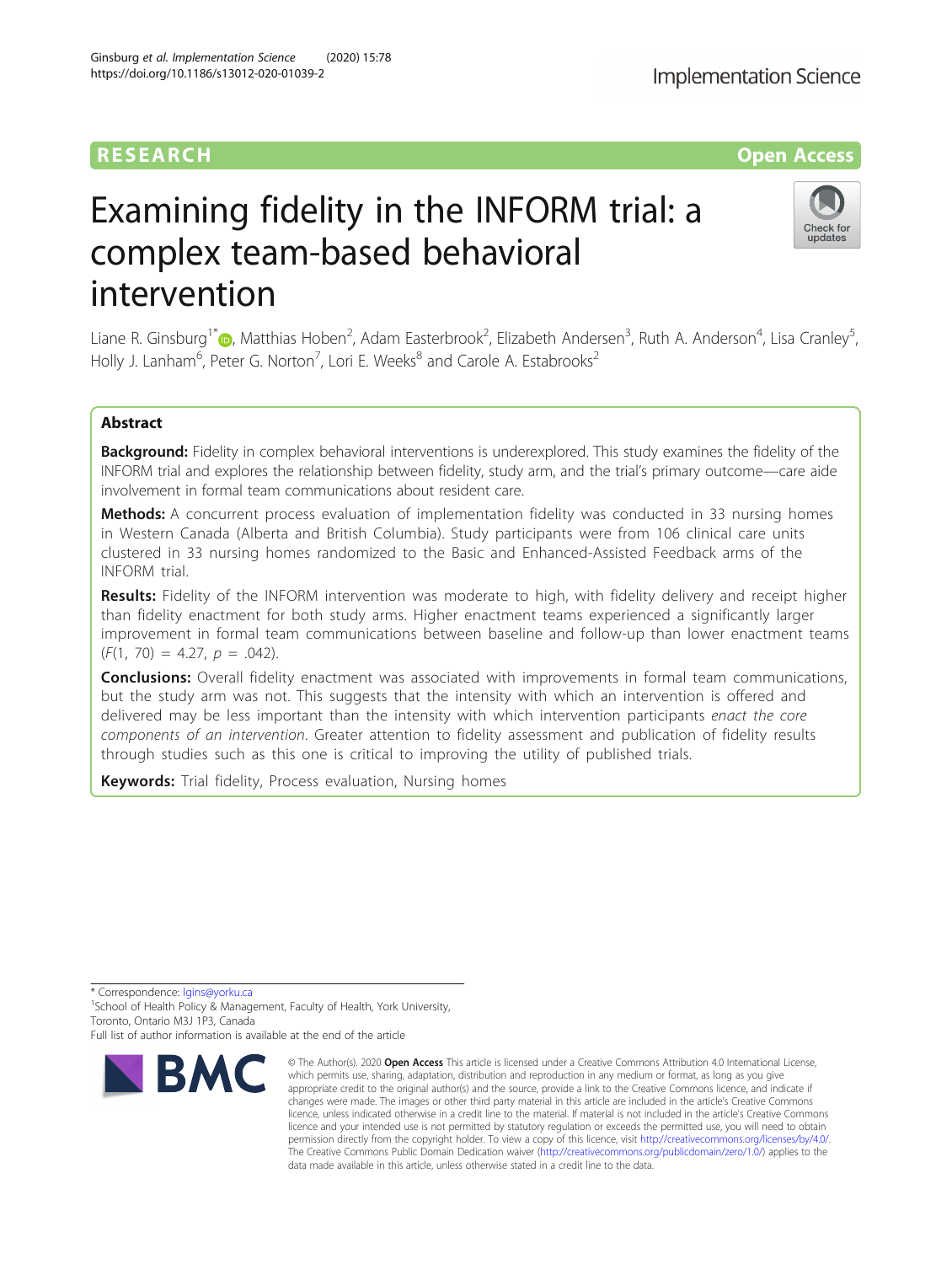#### Contributions to the literature

- Although comprehensive models of fidelity assessment exist, recent systematic reviews indicate fidelity frameworks are rarely used and fidelity receipt and enactment are poorly reported.
- By providing a comprehensive, theory-based examination of fidelity in a complex, behavioral intervention (the INFORM trial), this study enhances understanding of how health service interventions are implemented and why they succeed or fail.
- Study findings underscore the need for comprehensive fidelity assessment and suggest more attention needs to be paid to how, and how well, intervention participants can enact a complex intervention than to the intensity of intervention delivery.

#### Background

Funders and investigators make substantial investments in interventions designed to improve healthcare delivery or outcomes, yet they often fail [[1\]](#page-9-0) or have limited success or declining success when replicated [[2\]](#page-9-0). The theoretical soundness of an intervention can help explain intervention success or failure [\[3\]](#page-9-0). Process evaluations are studies that run in parallel to interventions to understand intervention processes. Process evaluations often include the examination of intervention fidelity and can also enhance understanding of why health service interventions succeed or fail [\[4](#page-9-0), [5](#page-9-0)]. Assessing fidelity (defined as the extent to which an intervention is delivered and implemented as intended or as per protocol [\[6](#page-9-0)]<sup>1</sup>) helps to make clear the mechanisms of impact in a trial knowledge that is crucial for replication [\[7](#page-9-0), [8\]](#page-9-0) and for drawing unequivocal conclusions about an intervention's effectiveness [[9\]](#page-9-0). Ignoring fidelity increases the risk of accepting ineffective interventions and of discarding robust interventions that are poorly implemented. Concurrent rather than retrospective process evaluations are needed, including concurrent fidelity studies. Concurrent process evaluations ensure the theory behind the design of interventions is considered when interventions are evaluated [\[10](#page-9-0)], and they accurately capture implementation experiences in real time.

In complex interventions, where there may be multiple mechanisms of impact compared to simple interventions, assuring fidelity is challenging [[9\]](#page-9-0) and its examination is particularly important. There is, however, little in the published literature regarding fidelity in complex behavioral interventions  $[6]$  $[6]$ . The INFORM study  $[11]$  $[11]$  $[11]$ (Improving Nursing Home Care Through Feedback On perfoRMance data) is a complex three-arm behavioral trial designed to increase the involvement of unregulated care aides in formal team communications about resident care in nursing homes [\[12](#page-9-0)]. This paper reports on a mixed-methods study that examines trial fidelity in IN-FORM and explores the relationship between fidelity, study arm, and the trial's primary outcome—care aide involvement in formal team communications about resident care.

#### Intervention fidelity

The effectiveness of interventions depends on providers delivering the intervention as intended and participants actively engaging with the intervention [\[9](#page-9-0)]. Fidelity is therefore influenced by all those who are involved in delivering or receiving an intervention. Various conceptual models of fidelity exist [[7](#page-9-0), [13](#page-9-0)–[16](#page-9-0)], and key dimensions are articulated by Bellg et al. in the treatment fidelity model [\[7](#page-9-0)]. Fidelity delivery is about delivering an intervention consistently, as per protocol, and minimizing contamination. Fidelity receipt reflects participants' receipt and understanding of the intervention components and their capacity to use the skills taught. Fidelity enactment reflects participants' actual performance of intervention skills or implementation of the core intervention components in the intended situation. Bellg and colleagues laid out the dimensions of fidelity delivery, receipt, and enactment and suggest a compendium of approaches (including checklists, observation, document analysis, and interviews) suitable for assessing these dimensions. However, recent systematic reviews indicate that fidelity receipt and enactment are generally underexamined and underreported [[9,](#page-9-0) [17](#page-9-0)] and/or poorly reported [[18\]](#page-9-0). According to one of these reviews, only 20% of studies used a fidelity framework [[9\]](#page-9-0). Fewer than half of the studies in the review measured both fidelity delivery and fidelity receipt and enactment [\[9](#page-9-0)]. Comprehensive, theory-based examinations of fidelity in complex, contextualized interventions are needed to advance understanding of trial effectiveness.

As we address fidelity, it is important to acknowledge ongoing debate about the importance of fidelity versus the need for adaptation [\[19](#page-9-0)]. Scholars increasingly suggest that interventions designed for dynamic real-world settings need to be contextualized—there is a need "to balance standardization of [intervention] form and content with responsivity to context." [\[20\]](#page-9-0) Others point out that interventions are routinely adapted in practice; thus, adaptation is an ecological reality though it is not well understood [\[19](#page-9-0)]. While acknowledging the importance of this debate in the broader implementation literature,

<sup>&</sup>lt;sup>1</sup>Most authors have adopted this definition of fidelity from Dusenbury et al. (2003). Other terms used for fidelity are intervention/treatment fidelity, implementation fidelity (or fidelity of implementation—FOI). We use the term fidelity.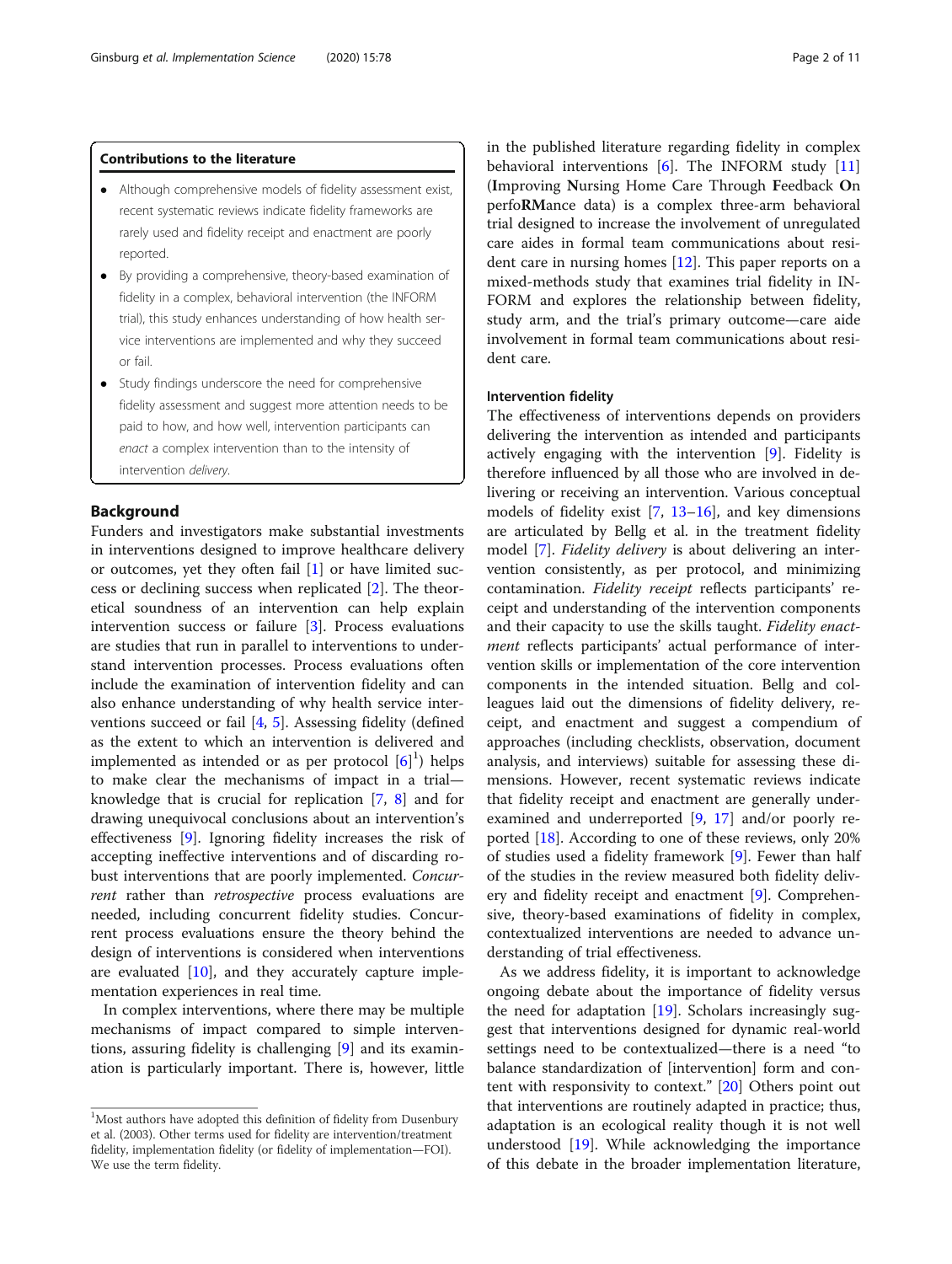this paper focuses on a better understanding of processes important to intervention fidelity. We suggest that fidelity (and related adaptations) can be understood by assessing whether core components of an intervention are (1) identified based on the intervention's underlying theory and (2) delivered and implemented as per protocol [\[21\]](#page-9-0).

#### Study objectives

- 1. To examine the fidelity of the INFORM intervention—in particular, to what extent the core components of INFORM were (a) delivered, (b) received, and (c) enacted according to theory/as per protocol.
- 2. To examine whether the level of intervention intensity/mode of delivery (study arm) is associated with (a) fidelity and (b) the perceived value of the intervention.
- 3. To examine the extent to which fidelity delivery, receipt, and enactment explain variance in improvements in INFORM's primary outcome: care aide involvement in formal team communications about resident care.

## The INFORM study

At least 60 to 80% of the nursing home workforce in the USA  $[22]$  $[22]$  $[22]$ , Canada  $[23]$  $[23]$  $[23]$ , and England  $[24]$  is made up of care aides (also called care assistants, support workers, or nursing assistants) who provide the vast majority of direct care in these settings [[25](#page-10-0)]. Despite close contact with residents and intimate knowledge of residents' care needs and preferences [\[26](#page-10-0)], care aides remain a largely unregulated workforce with low levels of education and wages [[25](#page-10-0)]. They are rarely involved in decision making about resident care [\[27\]](#page-10-0). Care decisions tend to be the purview of regulated staff, and top-down decision making is the norm. However, strong communication is a hallmark of high-quality care, and communication failures are the single biggest contributor to sentinel events [[28\]](#page-10-0). INFORM is a large cluster-randomized trial designed to increase care aide involvement in formal team communications about resident care. The intervention was directed to care unit managerial teams: care managers, the director of care, and those who assist them (e.g., clinical educators)

INFORM has two core components, which are based on goal setting [\[29](#page-10-0)] and social interaction theories. (1) Goal setting activities: setting specific attainable performance goals that respond to a perceived need to improve care aide involvement in formal team communications about resident care, specifying strategies for goal attainment, and measuring goal progress (the feedback element in goalsetting theory). (2) Opportunities for participating teams

to interact throughout the intervention to share progress and challenges and learn effective strategies from one another. In early 2016, baseline data on care aide involvement in formal team communications about resident care and other measures of context was collected and fed back, using oral presentations and a written report, to 201 unit teams in 67 Western Canadian nursing homes. To avoid contamination, homes rather than unit teams were randomized to one of three INFORM study arms: simple feedback (control) that included only the oral and written dissemination already delivered, basic-assisted feedback, and enhanced assisted feedback. Managers on units in the basic and enhanced-assisted feedback arms were invited to attend three workshops over a 10-month period (June 2016–April 2017) and were encouraged to bring 1–3 other unit members who they deemed appropriate for working on increasing care aide involvement in formal care communications (e.g., educational specialists or Directors of Care who work across units in a facility, care aides, nurses). Workshops included a variety of activities to help with goal setting and goal attainment, support from facilitators, progress reporting by participating teams at workshops 2 and 3, and inter-unit networking opportunities.

In the enhanced-assisted feedback arm, all three workshops were face to face. In the basic-assisted feedback arm, the first workshop was face to face and the second and third workshops were conducted virtually using webinar technology (virtual workshops were 1.5 h—half the length of the face to face workshops). The main trial results showed a statistically significant increase in care aides' involvement in formal team communications about resident care in both the basic and enhanced assisted feedback arms compared to the Simple Feedback arm. However, no differences were observed between the basic and enhanced-assisted feedback arms [\[12](#page-9-0)].

## **Methods**

We conducted a mixed methods, concurrent process evaluation [[5,](#page-9-0) [10](#page-9-0)] during the INFORM trial to assess intervention fidelity, and experiences of participant teams. During all three intervention workshops, we collected data using attendance lists, intervention delivery checklists, participant team worksheets, exit surveys, and expert observations.

#### Data collection

During the first workshop, teams completed a goal setting worksheet. They outlined their specific INFORM goal to increase care aide involvement in formal team communications about resident care, strategies for goal attainment, and measures to provide feedback to teams on goal progress. At the second and third workshops, each team made a presentation about their activities and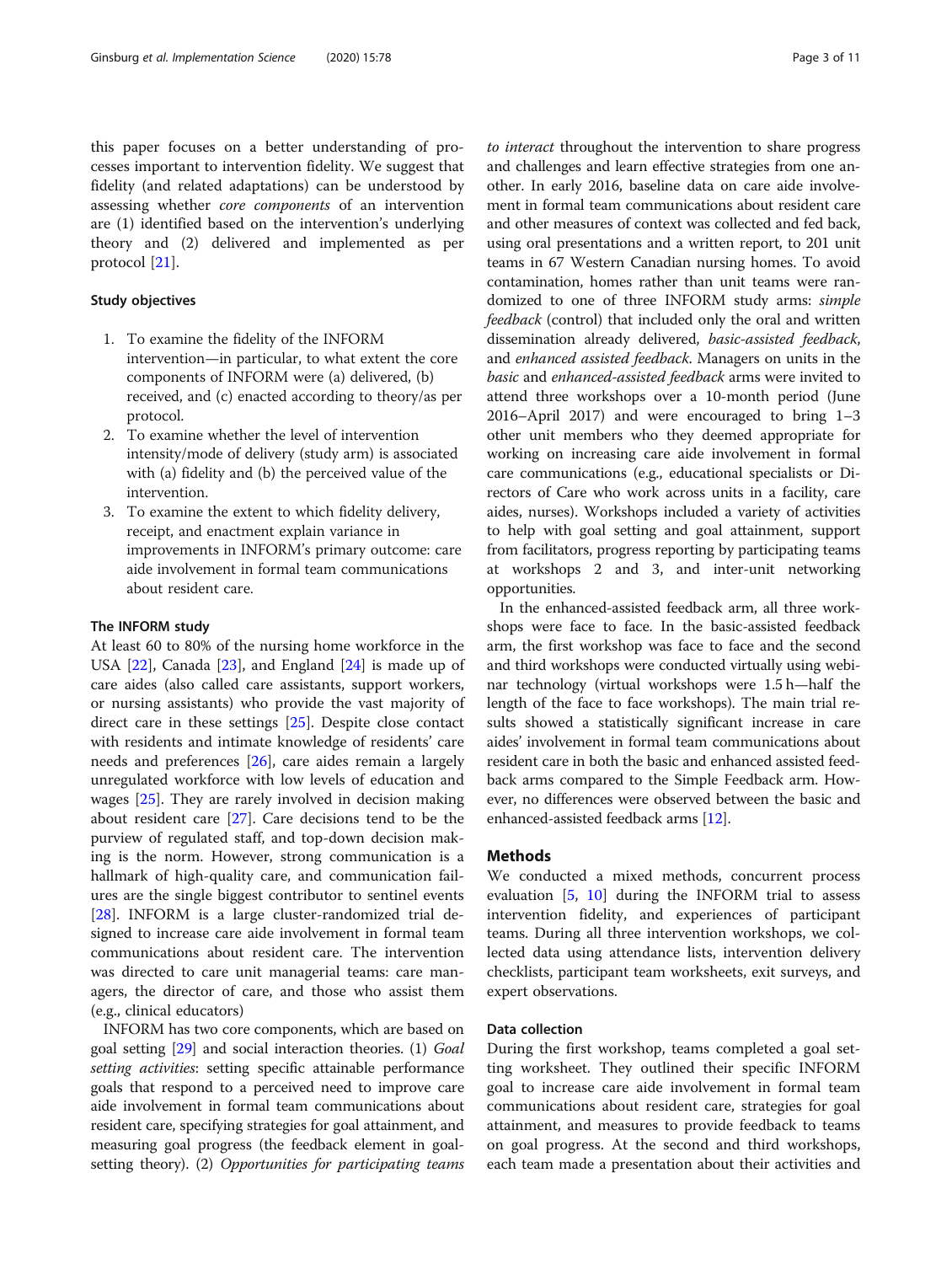## Table 1 Intervention fidelity items

| Data source                                                                       | <b>Fidelity DELIVERY items</b>                                                                                                                                                                                                                                                  |  |  |
|-----------------------------------------------------------------------------------|---------------------------------------------------------------------------------------------------------------------------------------------------------------------------------------------------------------------------------------------------------------------------------|--|--|
| Workshop attendance records                                                       | Number of workshops attended: 0-3                                                                                                                                                                                                                                               |  |  |
|                                                                                   | Continuity of representation at workshops (at least one team member attended more than<br>one workshop): Y/N binary item                                                                                                                                                        |  |  |
|                                                                                   | Interteam activities delivered to team at workshop 2 (more than one facility participated in<br>their workshop): Y/N binary variable                                                                                                                                            |  |  |
|                                                                                   | Interteam activities delivered to team at workshop 3 (more than one facility participated in<br>their workshop): Y/N binary variable                                                                                                                                            |  |  |
|                                                                                   | <b>Fidelity RECEIPT items</b>                                                                                                                                                                                                                                                   |  |  |
| Workshop 1 exit survey                                                            | Goal setting workshop content was relevant to my day-to-day work: 5-point agreement Likert<br>scale                                                                                                                                                                             |  |  |
| Goal setting worksheet                                                            | Expert assessment of whether team defined a challenging but attainable, specific, measurable<br>goal: Y/N binary variable                                                                                                                                                       |  |  |
|                                                                                   | Expert assessment of whether team defined strategies for goal attainment: Y/N binary variable                                                                                                                                                                                   |  |  |
|                                                                                   | Expert assessment of whether team defined measures for tracking goal progress: Y/N binary<br>variable                                                                                                                                                                           |  |  |
|                                                                                   | <b>Fidelity ENACTMENT items</b>                                                                                                                                                                                                                                                 |  |  |
| Workshop 1 exit survey                                                            | Completed preworkshop 1 exercise: Y/N binary variable                                                                                                                                                                                                                           |  |  |
| Workshop 2 observer rating                                                        | Team measured impact of changes designed to improve formal team communications: Y/N<br>binary variable                                                                                                                                                                          |  |  |
| Workshop 3 exit survey                                                            | Unit manager time spent planning INFORM activities: $1 \le 1$ h/week, $2 = 1-2$ h/week, $3 = 3 + h/2$<br>week on average                                                                                                                                                        |  |  |
| Workshop facilitators (single-item enactment rating<br>completed post workshop 3) | Overall fidelity enactment: $1-5$ ; $1 = \text{very low enactment}$ , with no/almost no activities<br>undertaken to improve care aide involvement in formal team communications about resident<br>care; $5 = \text{very high enactment}$ , with extensive activities undertaken |  |  |

goal progress since the previous workshop. Study investigators with expertise in the core components of IN-FORM carried out structured observations of the presentations. At the end of each workshop, teams also completed an exit survey, and workshop facilitators completed an intervention delivery checklist indicating whether each workshop agenda item was delivered as planned.

#### Sample

This study includes 106 nursing home care units randomized to basic and enhanced-assisted feedback arms. These 106 units are clustered in 33 different nursing homes (range of  $1-10$  units per home, median = 3).

#### Measures

Intervention fidelity is measured using 11 items (Table 1) that reflect fidelity delivery (4 items), receipt (4 items), and enactment (3 items). All 11 items show sufficient variation. Three authors (LG, MH, PN) reached a consensus that these items reflect delivery, receipt, and enactment of the core components of INFORM described above. Because these items reflect different aspects of fidelity rather than a single fidelity construct, they are not scaled together.

Perceived value of the intervention. Four measures of team perception of intervention value are based on exit

survey data from the three workshops. These measures include team perceptions for (1) the value of workshop 1 material (average of 6 items; e.g., The preworkshop exercise was valuable, the presentation on SMART goals was *valuable*, alpha = .89), (2) the value of workshop 1 interteam activities (average of 2 items; e.g., Discussions/feedback from other teams helped with setting performance *goals*, alpha = .64 $)^2$ , (3) the value of workshop 2 (average of 3 items; e.g., Creating the report back presentation *was valuable*, alpha = .86), and (4) the value of workshop 3 (average of 3 items; e.g., Discussion period after report back was valuable, alpha =  $.81$ ). All items used a 5-point agreement Likert scale.

Overall fidelity enactment reflects an expert assessment of a team's implementation of the core intervention components in the intended situation. We measured it with a single-item enactment rating scale  $(1 = \text{very low enactment}, \text{with no/almost no activities})$ undertaken to improve care aide involvement in formal team communications about resident care; 5 = very high enactment, with extensive activities undertaken). The rating was provided at the end of workshop 3 jointly by

 $28$ -items used to measure the value of workshop 1 were factor analyzed (EFA with oblimin rotation) and loaded on these two factors: value of the workshop material and value of the inter-team activities. The value of workshops 2 and 3 was assessed using three items each so were not factor analyzed.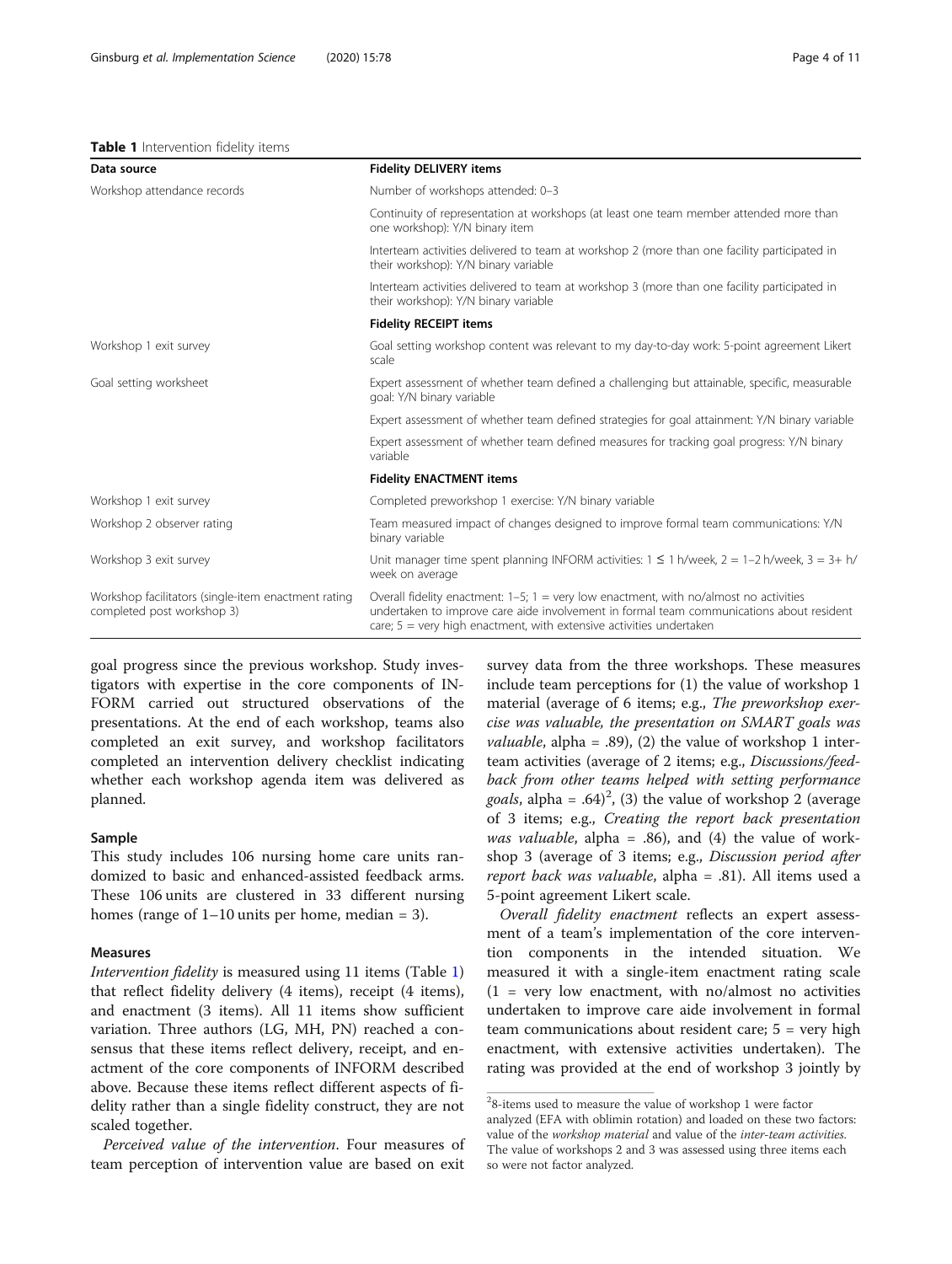the two raters who delivered all three INFORM workshops and who were most familiar with each team's activities. These raters observed team progress presentations and had many informal conversations with teams during the workshops. While the raters had limited or no contact with teams between workshops, this kind of global rating scale has been shown to provide a faithful reflection of competency when completed by subjectmatter experts in the context of time-limited interactions during Objective Structured Clinical Exams [[30](#page-10-0), [31\]](#page-10-0). Fidelity enactment is a binary variable, generated by recoding 1–3 as lower enactment and 4 and 5 as higher enactment.

Outcome: Care aide involvement in formal team communications about resident care is one of 10 concepts measured by the Alberta Context Tool, a comprehensively validated tool to assess modifiable features of the care unit work environment [[32\]](#page-10-0). We used a modified score for formal team communications, asking care aides how often (in the last typical month) they participated in (a) team meetings about residents, (b) family conferences, and (c) change-of-shift reports (each item rated from  $1$  = never to  $5$  = almost always). The modified score was generated by recording each item (1 and 2 to 0, 3 to 0.5, 4 and 5 to 1) and summing recoded values (possible range: 0–3). To gather data on formal team communications, we administered the Alberta Context Tool by computer-assisted structured personal interview to a minimum of 10 care aides on each unit participating in the INFORM trial, at baseline (2 months before IN-FORM) and follow-up (2 months after the last support workshop).

#### Analysis

For study objective 1, we used descriptive statistics to examine the fidelity with which the INFORM intervention was delivered, received, and enacted. For study objective 2, we used chi-square and Fisher's exact tests to examine whether intervention intensity/mode of delivery (study arm) was associated with differences in fidelity. A Shapiro-Wilk test showed the Perceived Intervention *Value* variables to be non-normally distributed ( $p = .000$ ) for all four variables). The Mann-Whitney  $U$  test was therefore used to examine whether the perceived value of the intervention workshops differed by study arm. For study objective 3, we used hierarchical mixed modeling (GLMM ML estimation, SAS), which accounts for the clustering of units within facilities. This modeling examines the variance in INFORM's primary outcome (care aide involvement in formal team communications about resident care) that is explained by each of the 11 fidelity delivery, receipt, and enactment items. The posttest score was the dependent variable with the baseline score entered as a covariate. Lastly, we conducted repeated

measures analysis of variance to examine whether the relationship between time (baseline and follow-up) and care aide involvement in formal team communications about resident care was moderated by overall fidelity enactment. In other words, did improvement in care aide involvement over the study period differ for low- and high-enactment teams? We did not include a random facility-level intercept in our repeated measures model because our hierarchical mixed modeling results (objective 3) suggested that the variance explained by facility clustering was small and statistically non-significant (facility-level random intercept =  $0.0002$ ,  $p = 0.3733$ , intracluster correlation = 0.0411).

#### Results

## Fidelity delivery (Table [2](#page-5-0))

Fourteen percent of units (15/106) did not participate in any workshop while 63% of units participated in all three workshops.<sup>3</sup> There were no statistically significant differences by study arm (chi-square = 3.44, df = 3,  $p = .33$ ). Of the 87 units that participated in more than one workshop, 79% had continuity of representation at workshops (the same unit representative attended more than 1 workshop), with no statistically significant differences by study arm ( $p = .41$ , Fisher's exact test). At the second workshop, inter-team activities were delivered to all 34 teams in the enhanced-assisted feedback arm that attended but to only 69% of teams in the basic-assisted feedback arm ( $p = .000$ , Fisher's exact test). At the third workshop, inter-team activities were delivered to 89% of enhanced-assisted feedback arm teams but to only 72% of teams in the basic-assisted feedback arm (not significant).

## Fidelity receipt (Table [2](#page-5-0))

All 91 teams that attended the first workshop *agreed* or strongly agreed that workshop content was relevant to their day-to-day work. A higher proportion of teams in the enhanced-assisted feedback arm strongly agreed compared to teams in the basic-assisted feedback arm (80% versus 62%,  $p = .05$ , Fisher's exact test). Of 80 teams that submitted a goal setting worksheet at the end of workshop 1, expert assessment of fidelity receipt was high: 93% of teams defined an appropriate goal, 98% defined strategies for goal attainment, and 85% defined measures to track goal progress. Only goal definition differed significantly by study arm: 84% of teams in the

<sup>&</sup>lt;sup>3</sup>The mean number of participants representing a unit was 2.6 at the 1st workshop (SD 1.3, range 1–5), 2.0 at the second workshop (SD 1.3, range 1–5), and 1.8 at the 3rd workshop (SD 1.2, range 1–4). 29% of workshop participants were facility-level managers, 31% were unit-level managers, 22% were regulated care staff, 4% were care aides, and 12% other (clinical educators, regional leaders). These proportions were consistent across all three workshops.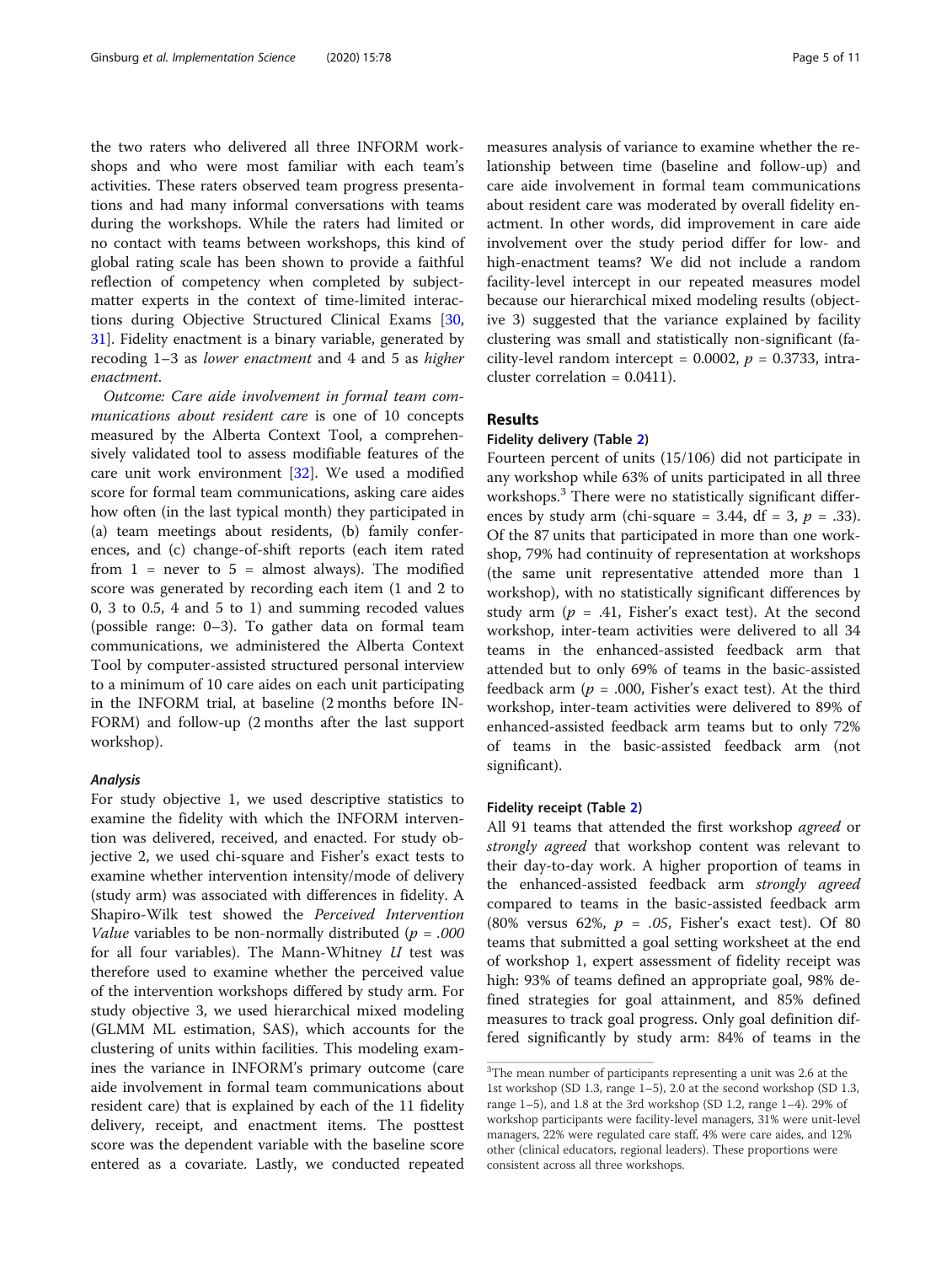#### <span id="page-5-0"></span>Table 2 Intervention fidelity and experience descriptives

| <b>Fidelity DELIVERY</b>                                                                                   | All units, $% (N)$ | Study arm: basic assisted<br>feedback, % (N) | Study arm: enhanced-<br>assisted feedback, % (N) | Significance       |  |
|------------------------------------------------------------------------------------------------------------|--------------------|----------------------------------------------|--------------------------------------------------|--------------------|--|
| Number of workshops attended                                                                               |                    |                                              |                                                  |                    |  |
| $\mathbf{0}$                                                                                               | 14.2 (15/106)      | 14.8 (9/61)                                  | 13.3 (6/45)                                      | $p = .33^{\circ}$  |  |
| $\mathbf{1}$                                                                                               | 3.8(4/106)         | 6.6(4/61)                                    | 0(0/45)                                          |                    |  |
| 2                                                                                                          | 18.9 (20/106)      | 19.7 (12/61)                                 | 17.8 (8/45)                                      |                    |  |
| 3                                                                                                          | 63.2 (67/106)      | 59 (36/61)                                   | 68.9 (31/45)                                     |                    |  |
| Continuity of representation at workshops-% yes                                                            | 79.3 (69/87)       | 81.3 (39/48)                                 | 76.9 (30/39)                                     | $p = .41^b$        |  |
| Interteam activities delivered (workshop 2)-% yes                                                          | 81.7 (67/82)       | 68.8 (33/48)                                 | 100 (34/34)                                      | $p = .00^{\rm b}$  |  |
| Interteam activities delivered (workshop 3)-% yes                                                          | 80.6 (58/72)       | 72.2 (26/36)                                 | $p = .07^b$<br>88.9 (32/36)                      |                    |  |
| <b>Fidelity RECEIPT</b>                                                                                    |                    |                                              |                                                  |                    |  |
| Relevance of first workshop content                                                                        |                    |                                              |                                                  |                    |  |
| % agree                                                                                                    | 30.8 (28/91)       | 38.5 (20/52)                                 | 20.5 (8/39)                                      | $p = .06^{\rm b}$  |  |
| % strongly agree                                                                                           | 69.2 (63/91)       | 61.5 (32/52)                                 | 79.5 (31/39)                                     |                    |  |
| % of teams that defined an appropriate goal at close<br>of workshop 1                                      | 92.5 (74/80)       | 98 (48/49)                                   | 83.9 (26/31)                                     | $p = .03^b$        |  |
| % of teams that defined strategies for goal attainment<br>at close of workshop 1                           | 97.5 (78/80)       | 100 (49/49)                                  | 93.5 (29/31)                                     | $p=.15^b$          |  |
| % of teams that defined measures for tracking goal<br>progress at close of workshop 1                      | 85 (68/80)         | 89.8 (44/49)                                 | 77.4 (24/31)                                     | $p = .12^b$        |  |
| <b>Fidelity ENACTMENT</b>                                                                                  |                    |                                              |                                                  |                    |  |
| % of teams that completed preworkshop 1 exercise                                                           | 98.9 (90/91)       | 100 (52/52)                                  | 97.4 (38/39)                                     | $p = .43^{b}$      |  |
| % of teams that measured impact of changes designed<br>to improve formal team communications at workshop 2 | 67.1 (55/82)       | 66.7 (32/48)                                 | 67.6 (23/34)                                     | $p = .56^{\rm b}$  |  |
| Average h/week manager spent planning INFORM<br>activities:                                                |                    |                                              |                                                  |                    |  |
| $<$ 1                                                                                                      | 39.7 (25/63)       | 61.8 (21/34)                                 | 13.8 (4/29)                                      | $p = .00^a$        |  |
| $1 - 2$                                                                                                    | 44.4 (28/63)       | 35.3 (12/34)                                 | 55.2 (16/29)                                     |                    |  |
| $3+$                                                                                                       | 15.9 (10/63)       | 2.9(1/34)                                    | 31.0 (9/29)                                      |                    |  |
| % of teams rated as higher enactment at workshop 3                                                         | 61.4 (44/72)       | 55.6 (20/36)                                 | 66.7 (24/36)                                     | $p = .23^{\rm b}$  |  |
| Perceived intervention value                                                                               | Mean (SD)          | Mean (SD)                                    | Mean (SD)                                        |                    |  |
| Value of workshop 1 material                                                                               | 4.43 (0.50)        | 4.36(0.51)                                   | 4.51 (0.48)                                      | $p=.132^{\circ}$   |  |
| Value of workshop 1 interteam/researcher interactions                                                      | 4.49 (0.53)        | 4.39 (0.59)                                  | 4.63(0.43)                                       | $p = .069^{\circ}$ |  |
| Value of workshop 2                                                                                        | 4.53 (0.48)        | 4.33 (0.47)                                  | 4.78 (0.35)                                      | $p = .000^{\circ}$ |  |
| Value of workshop 3                                                                                        | 4.52 (0.48)        | 4.25(0.46)                                   | 4.78 (0.34)                                      | $p = .000^{\circ}$ |  |

<sup>a</sup>Chi-square test; <sup>b</sup>Fisher's exact test; <sup>c</sup>Mann-Whitney U test

enhanced-assisted feedback arm defined appropriate goals compared to 98% of teams in the basic-assisted feedback arm ( $p = .03$ , Fisher's exact test).

## Fidelity enactment (Table 2)

Nearly all teams in both study arms (90/91) completed the brief preworkshop 1 exercise that was sent to all managers. At workshop 2, 67% of teams in both study arms had measured the impact of changes put in place to increase care aide involvement in formal team communications about resident care. At workshop 3, managers in the basic-assisted feedback arm reported spending fewer hours per week on INFORM-related activities (62% spent < 1 h/week, 2% spent 3+ h/week) than managers in the enhanced-assisted feedback arm (14% spent < 1 h/week, 31% spent 3+ h/week, chi-square  $(2, N = 63) = 18.3, p = .000$ .

## Perceived value of the intervention (Table 2)

Results of the Mann-Whitney  $U$  test show that teams found workshop 1 to be valuable, with no significant difference between study arms (Table 2). While teams in both arms rated the value of the second and third workshops highly, teams in the enhanced-assisted feedback arm had significantly higher scores than teams in the basic-assisted feedback arm for workshop 2 (4.8 versus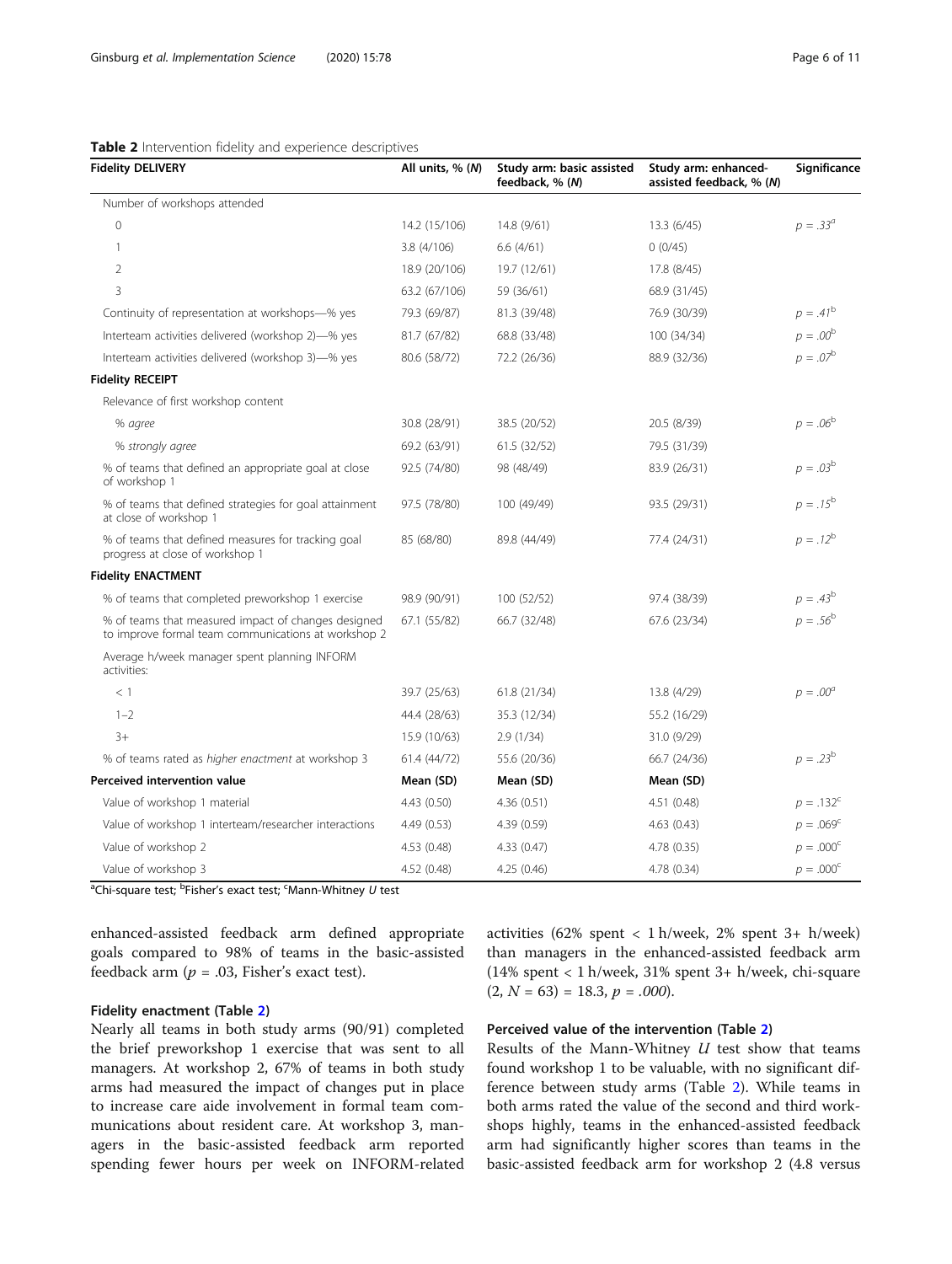4.3,  $U = 374$ ,  $p = .000$ ) and for workshop 3 (4.8 versus 4.3,  $U = 228$ ,  $p = .000$ ) with large effect sizes (approximately 1 standard deviation).

Hierarchical mixed model results show that, after controlling for pretest formal team communications scores, higher ratings of the relevance of the goal-setting workshop (strongly agree vs agree) are associated with higher posttest formal team communications scores ( $F = 4.7$ , p = 0.04). The variable reflecting whether teams measured the impact of changes designed to improve formal team communications between the first two workshops was also associated with posttest formal team communications scores. However, the fixed effects estimates show that teams who presented on their progress between the first two workshops (whether or not they measured the impact of changes designed to improve formal team communications) had significantly lower posttest formal team communications scores than teams that were not present at the second workshop ( $t = -2.5$ ,  $p = 0.02$  for the group of units that did not measure the impact of changes;  $t = -2.1$ ,  $p = 0.04$  for the group of units that measured the impact of changes). None of the other fidelity delivery, receipt, or enactment items had an effect on posttest formal team communications scores when all items are entered into the same model (Table [3](#page-7-0)).

Absence from a workshop leads to identical missing patterns for variables measured at that workshop. As a result, missing cases are completely collinear for two bundles of variables in Table [3](#page-7-0) (8, 9, and 10; 5 and 11) and between variables 3, 6, and 11. Parameters could therefore not be estimated for the missing groups for variables 3, 5, 9, and 10. Variables in each bundle remain independent, and we have therefore retained all of them in the mixed model [\[33,](#page-10-0) [34\]](#page-10-0).

Mixed ANOVA (GLM repeated measures) was used to determine the effect of overall fidelity enactment (low or high) and time (baseline to follow-up) on formal team communications (INFORM's primary outcome). The interaction between time and degree of enactment is significant  $(F(1, 70) = 4.27, p = .042)$ , indicating that improvement in formal team communications between baseline and follow-up differed for low and high enactment teams. High enactment teams showed a larger improvement (increased by more than ½ a standard deviation from 1.25 at baseline to 1.42 at follow-up) (Fig. [1](#page-8-0)).

## **Discussion**

We found that the fidelity of the INFORM intervention was moderate to high. Core components of INFORM were successfully *delivered* to most units. Fidelity *receipt* was reasonably high, with  $> 85\%$  of teams defining (1) appropriate goals to improve care aide involvement in formal team communications, (2) strategies for goal attainment, and (3) measures to give feedback to teams on goal attainment. Data on key markers suggest high levels of fidelity enactment at intervention start and moderate enactment at workshops 2 and 3. Study arms had few differences in the extent of fidelity delivery, receipt, and enactment. This helps us understand IN-FORM trial results: basic- and enhanced-assisted feedback arms had significantly higher follow-up team communication scores than the simple feedback arm, but the two assisted feedback arms did not differ in scores [[12\]](#page-9-0).

We examined whether variance in follow-up scores for formal team communications was explained by fidelity delivery, receipt, and enactment items (entering all 11 variables in the same model). Few individual fidelity elements were significantly associated with our main study outcome (care aide involvement in formal team communications about resident care), after controlling for differences in baseline scores. Despite low variance in perceived relevance of the initial goal-setting workshop, units with the highest perceived relevance ratings had higher formal team communications scores at follow-up. Most important are repeated measures results showing that high enactment teams saw a significantly larger improvement in formal team communications between baseline and follow-up than lower enactment teams (Fig. [1](#page-8-0)).

Perhaps most novel are our results that overall fidelity enactment is associated with improvements in formal team communications, but the study arm is not. This suggests that intervention intensity/mode of delivery is less important than the intensity with which intervention participants enact the core components of an intervention. Best outcomes may come from scaling back the intensity of delivering complex behavioral interventions, instead using scarce resources to support fidelity enactment (i.e., helping teams to successfully implement an intervention). Ways to strengthen enactment may also achieve longerterm sustainment of practice changes in an intervention. We encourage further research on the enactmentsustainment relationship, given that sustainability continues to be a key translational research problem [[35](#page-10-0), [36\]](#page-10-0).

## Study strengths and weaknesses

Fidelity measures tend to be intervention-specific and may lack rigorous psychometric testing [\[17,](#page-9-0) [37](#page-10-0), [38](#page-10-0)]. A strength of our study is multiple data collection methods to assess fidelity, including the gold standard—observation [[9](#page-9-0)]. We established the content validity of items using theory and expert agreement. We found a relationship between fidelity enactment and intervention outcomes that supports the predictive validity of our overall enactment score.

The need to "balance standardization of [intervention] form and content with responsivity to context"  $[20]$  $[20]$  encapsulates the fidelity-adaptation debate. We needed to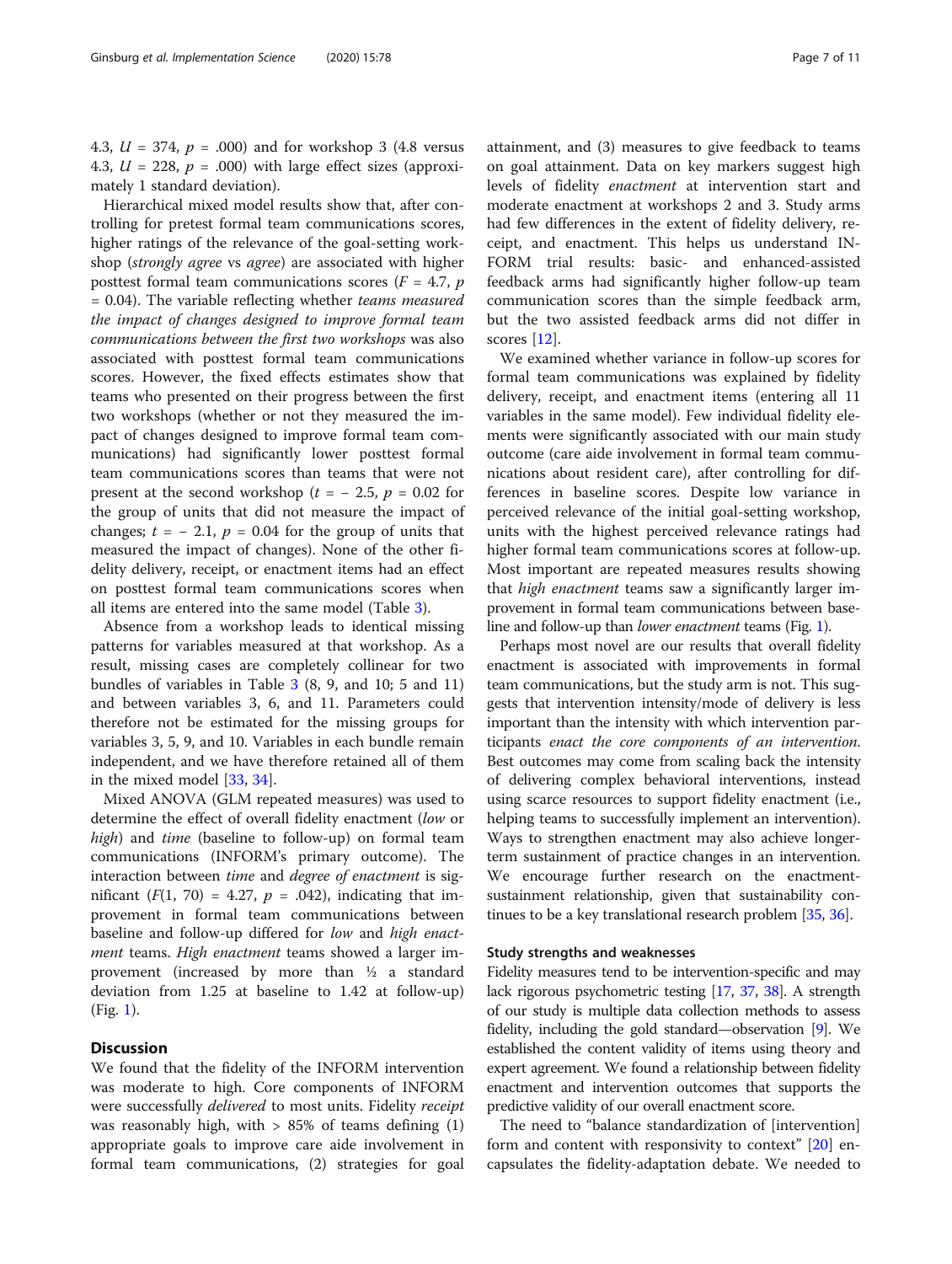## <span id="page-7-0"></span>Table 3 Estimates of fixed effects for the outcome of posttest formal team communications score

| Fixed effects <sup>a</sup>                                                  | Level                         | <b>Estimate</b><br>(standard error) | P                   | 95% confidence<br>interval  |
|-----------------------------------------------------------------------------|-------------------------------|-------------------------------------|---------------------|-----------------------------|
| 1. Baseline formal team communications score                                | Continuous                    | 0.24(0.10)                          |                     | $0.02*$ 0.03 to 0.44        |
| 2. Study arm                                                                | Basic-assisted<br>feedback    | 0.11(0.07)                          |                     | $0.14 - 0.04$ to 0.25       |
|                                                                             | Enhanced-assisted<br>feedback | Reference                           |                     |                             |
| 3. Number of workshops attended                                             | $\overline{2}$                |                                     |                     |                             |
|                                                                             | 3                             |                                     |                     |                             |
| 4. Continuity of representation at workshops                                | No                            | 0.02(0.08)                          |                     | $0.76 - 0.14$ to 0.19       |
|                                                                             | Yes                           | Reference                           |                     |                             |
| 5. Interteam activities delivered (workshop 2)                              | No                            | $-0.09(0.08)$                       |                     | $0.30 - 0.26$ to 0.08       |
|                                                                             | Missing                       |                                     |                     |                             |
|                                                                             | Yes                           | Reference                           |                     |                             |
| 6. Interteam activities delivered (workshop 3)                              | No                            | $-0.01(0.10)$                       |                     | $0.95 - 0.20$ to 0.19       |
|                                                                             | Missing                       | 0.09(0.16)                          |                     | $0.58 - 0.23$ to 0.42       |
|                                                                             | Yes                           | Reference                           |                     |                             |
| 7. Relevance of 1st workshop content:                                       | Agree                         | $-0.16(0.08)$                       |                     | $0.04* - 0.31$ to $- 0.01$  |
|                                                                             | Strongly Agree                | Reference                           |                     |                             |
| 8. Team defined an appropriate goal at close of workshop 1                  | No                            | 0.18(0.14)                          |                     | $0.21 - 0.10$ to 0.46       |
|                                                                             | Missing                       | 0.03(0.10)                          |                     | $0.78 - 0.17$ to 0.23       |
|                                                                             | Yes                           | Reference                           |                     |                             |
| 9. Team defined strategies for goal attainment at close of workshop 1       | <b>No</b>                     | 0.14(0.23)                          |                     | $0.55 - 0.32$ to 0.60       |
|                                                                             | Missing                       |                                     |                     |                             |
|                                                                             | Yes                           | Reference                           |                     |                             |
| 10. Team defined measures for tracking goal progress at close of workshop 1 | No                            | $-0.20(0.15)$                       |                     | $0.17 - 0.49$ to 0.09       |
|                                                                             | Missing                       |                                     |                     |                             |
|                                                                             | Yes                           | Reference                           |                     |                             |
| 11. Team measured impact of changes designed to improve formal team         | No                            | $-0.34(0.14)$                       |                     | $0.02^* - 0.62$ to $- 0.07$ |
| communications at workshop two                                              | Missing                       | Reference                           |                     |                             |
|                                                                             | Yes                           | $-0.27(0.13)$                       |                     | $0.04* - 0.52$ to $- 0.01$  |
| 12. Average h/week manager spent planning INFORM activities:                | < 1 h per week                | $-0.01(0.10)$                       |                     | $0.91 - 0.22$ to 0.20       |
|                                                                             | 1-2 h per week                | $-0.06(0.10)$                       |                     | $0.52 - 0.26$ to 0.13       |
|                                                                             | Missing                       | 0.01(0.15)                          |                     | $0.93 - 0.29$ to 0.32       |
|                                                                             | $\geq$ 3 h per week           | Reference                           | $\mathcal{L}^{\pm}$ |                             |

a The variable % of teams that completed preworkshop 1 exercise was excluded from the mixed model due to very low variance—see Table [2](#page-5-0) Note: Level = "Missing" refers to the group of teams that were absent from the workshop at which those variables were measured \*Significant, P<0.05

be lenient in assessing aspects of fidelity in teams, which reduced variation on some fidelity items. For example, 92.5% of teams were judged to have defined an appropriate goal at the close of workshop 1, and 97.5% had defined strategies for goal attainment. This may reduce the explanatory power of these fidelity receipt variables in our hierarchical mixed model. Our mixed model may also have low statistical power.

This paper assesses fidelity quantitatively, although qualitative approaches can give a greater depth of understanding and reveal important aspects of complex organizational environments for interventions. We conducted focus groups only across teams, preventing analysis at the team level.

## Contributions to the fidelity and implementation literature

Assessing fidelity is key to understanding care delivery interventions, revealing how and why interventions succeed or fail [[5,](#page-9-0) [39\]](#page-10-0). However, most trials do not report comprehensive fidelity assessments [\[9,](#page-9-0) [17,](#page-9-0) [38,](#page-10-0) [40\]](#page-10-0). This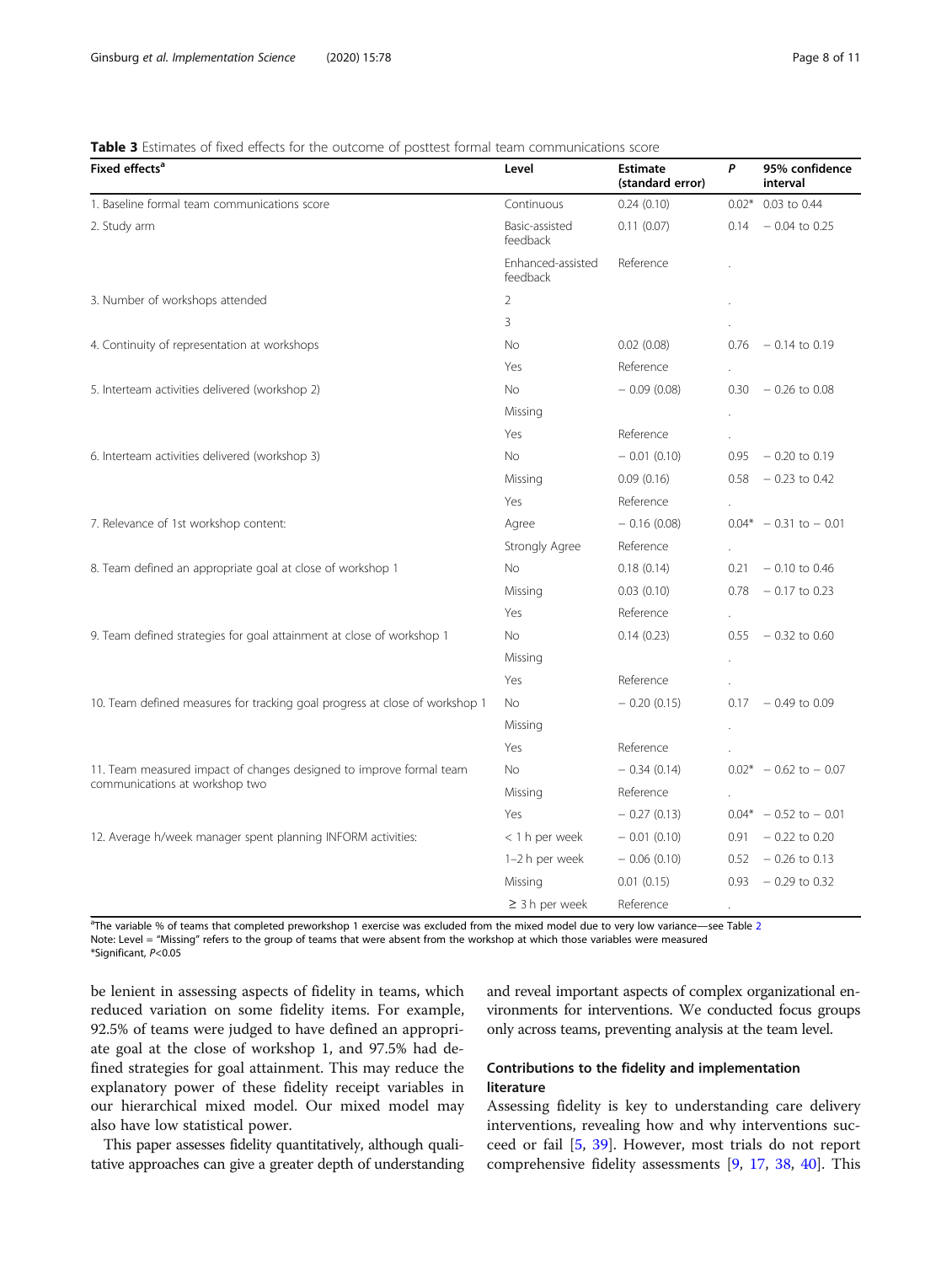<span id="page-8-0"></span>

study assesses fidelity delivery, receipt, and enactment, responding to calls for fidelity substudies in audit and feedback trials specifically [[41](#page-10-0)] and to calls for robust, comprehensive, and quantitative evaluations of fidelity in intervention studies more generally [\[7](#page-9-0), [40\]](#page-10-0). This study also responds to broader calls for theory-based, concurrent process evaluations of complex trials [[10](#page-9-0)], amidst a landscape of process evaluation work that is mainly retrospective and often not theory-guided [[42\]](#page-10-0).

Our concurrent fidelity analysis helps us interpret the main results of the INFORM trial. Our results enhance understanding of impact mechanisms in complex trials. Our findings raise questions about the relative importance of intervention intensity and intensity with which participants enact the core components of the intervention. The fidelity-outcome relationship has been examined in only a few settings [[21\]](#page-9-0), and the results are inconsistent. A systematic review of health promotion and prevention programs found that level of implementation fidelity affects outcomes [\[21\]](#page-9-0), but a systematic review of psychotherapy outcomes in youth found only a very modest link between fidelity and outcomes [\[43](#page-10-0)]. The first review examines fidelity with a strict construct definition, while the second does not explore aspects of fidelity enactment. Our results fill knowledge gaps [[44](#page-10-0)] in how specific aspects of fidelity such as delivery, receipt, and enactment contribute to intervention outcomes, but knowledge gaps regarding fidelity assessment in complex trials remain and require further exploration.

## Conclusions

This concurrent fidelity evaluation demonstrates (1) implementation of the INFORM trial largely as intended, with few differences across study arms and (2) lower levels of fidelity enactment than fidelity delivery and

receipt across study arms. Our evaluation highlights the relationship between fidelity enactment and intervention outcomes, and the need for additional research on how best to support intervention enactment. Our findings help explain the main INFORM trial results, strengthening conclusions on INFORM's effectiveness, and helping to make clearer its mechanisms of impact. This is valuable for replication. Future work on fidelity assessment would ideally combine quantitative and qualitative approaches for both breadth and depth of understanding on ways that interventions are delivered, received, and enacted. Fidelity to core components of interventions is important, but further research must answer precise questions about how, when, and what type of intervention adaptation can positively influence trial effectiveness. Greater attention to fidelity assessment, fidelity measurement, and publication of fidelity results through studies such as this one is needed in the literature to improve the utility of published trials.

#### Abbreviations

INFORM: Improving Nursing Home Care Through Feedback On perfoRMance data; TREC: Translating Research in Elder Care

#### Acknowledgements

We would like to thank the facilities, administrators, and their care teams who participated in this study. We would also like to thank Don McLeod for facilitating the intervention workshops and contributing to the development of the intervention materials; the TREC (Translating Research in Elder Care) regional project coordinators (Fiona MacKenzie, Kirstie McDermott, Julie Mellville, Michelle Smith) for recruiting facilities and participants, and keeping them engaged; Charlotte Berendonk for administrative support; the TREC data unit manager Joseph Akinlawon and the TREC analyst Fangfang Fu for helping with the statistical analyses.

#### Authors' contributions

LG co-led the study with CE, MH, and PN; LG in collaboration with MH, AE, PN, CE, EA, RA, LC, HL, and LW developed the workshop materials and evaluations and oversaw the intervention implementation and data collections. MH attended all study workshops; LG, AE, MH, EA, LC, HL, and LW carried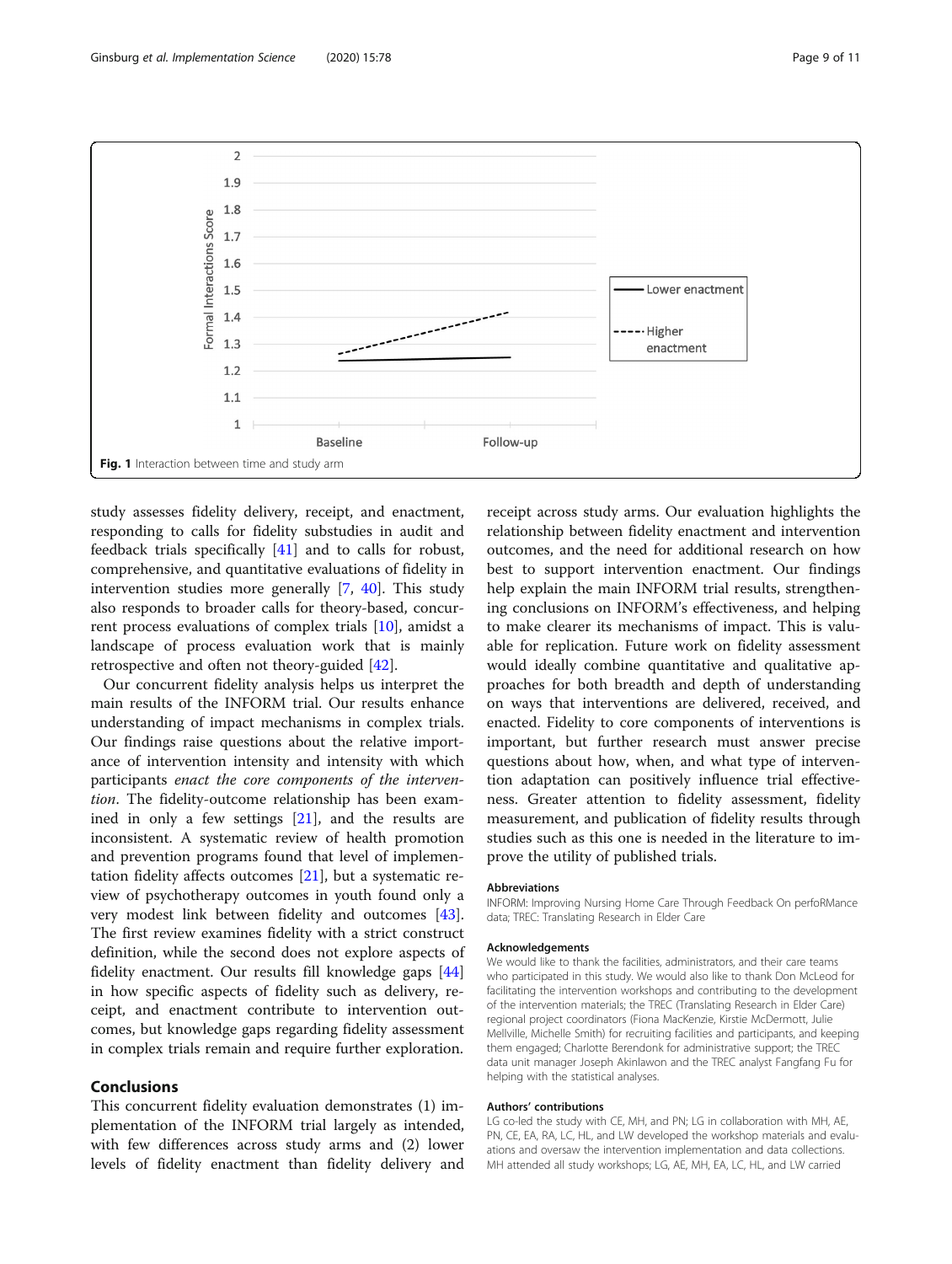<span id="page-9-0"></span>out the process evaluation data collection. LG in collaboration with MH, AE, and PN developed the statistical analysis plan, oversaw the analysts, and interpreted the analyses. LG drafted all figures and tables and wrote the first draft of the manuscript. All authors revised the paper critically for intellectual content and approved the final version.

#### Funding

This study was funded by a Canadian Institutes of Health Research (CIHR) Transitional Operating Grant (#341532).

#### Availability of data and materials

The data used for this article are housed in the secure and confidential Health Research Data Repository (HRDR) in the Faculty of Nursing at the University of Alberta [\(https://www.ualberta.ca/nursing/research/supports-and](https://www.ualberta.ca/nursing/research/supports-and-services/hrdr)[services/hrdr\)](https://www.ualberta.ca/nursing/research/supports-and-services/hrdr), in accordance with the health privacy legislation of participating TREC jurisdictions. These health privacy legislations and the ethics approvals covering TREC data do not allow public sharing or removal of completely disaggregated data from the HRDR, even if de-identified. The data were provided under specific data sharing agreements only for approved use by TREC within the HRDR. Where necessary, access to the HRDR to review the original source data may be granted to those who meet prespecified criteria for confidential access, available at request from the TREC data unit manager (<https://trecresearch.ca/about/people>), with the consent of the original data providers and the required privacy and ethical review bodies. Statistical and anonymous aggregate data, the full dataset creation plan, and underlying analytic code associated with this paper are available from the authors upon request, understanding that the programs may rely on coding templates or macros that are unique to TREC.

#### Ethics approval and consent to participate

This study was approved by the Research Ethics Boards of the University of Alberta (Pro00059741), Covenant Health (1758), University of British Columbia (H15-03344), Fraser Health Authority (2016-026), and Interior Health Authority (2015-16-082-H). Operational approval was obtained from all included facilities as required. All TREC facilities have agreed and signed written informed consent to participate in the TREC observational study and to receive simple feedback (our control group, details below). Facilities randomized to the two higher intensity study arms were asked for additional written informed consent. Managerial teams and care team members were asked for oral informed consent before participating in any primary data collection (evaluation surveys, focus groups, interviews).

#### Consent for publication

Not applicable

#### Competing interests

All authors declare no competing interests.

#### Author details

<sup>1</sup>School of Health Policy & Management, Faculty of Health, York University, Toronto, Ontario M3J 1P3, Canada. <sup>2</sup> Faculty of Nursing, University of Alberta, Edmonton, Alberta T6G 1C9, Canada. <sup>3</sup>School of Nursing, Thompson Rivers University, Kamloops, British Columbia V2C 0C8, Canada. <sup>4</sup>School of Nursing, University of North Carolina, Chapel Hill, North Carolina 27599-7460, USA. 5 Lawrence S Bloomberg Faculty of Nursing, University of Toronto, Toronto, Ontario M5T 1P8, Canada. <sup>6</sup>University of Texas Health Science Center San Antonio, University of Texas, San Antonio, Texas 78229, USA. <sup>7</sup>Cumming School of Medicine, University of Calgary, Calgary, Alberta T2N 4 N1, Canada. <sup>8</sup>School of Nursing, Faculty of Health, Dalhousie University, Halifax, Nova Scotia B3H 4R2, Canada.

#### Received: 18 March 2020 Accepted: 31 August 2020 Published online: 16 September 2020

#### References

- Hwang TJ, Carpenter D, Lauffenburger JC, Wang B, Franklin JM, Kesselheim AS. Failure of investigational drugs in late-stage clinical development and publication of trial results. JAMA Intern Med. 2016;176:1826–33.
- 2. Schooler JW. Metascience could rescue the "replication crisis". Nature. 2014; 515:9.
- 3. Eccles MP. Designing theoretically-informed implementation interventions. The Improved Clinical Effectiveness through Behavioural Research Group (ICEBeRG). Implement Sci. 2006;1:4.
- 4. Fixsen DL. Blase K a., Naoom SF, Wallace F. Core implementation components. Res Soc Work Pract. 2009;19:531–40.
- 5. Moore GF, Audrey S, Barker M, Bond L, Bonell C, Hardeman W, et al. Process evaluation of complex interventions: Medical Research Council guidance. Br Med J. 2015;350:h1258 Available from: http://www.bmj.com/bmj/350/bmj. h1258.full.pdf%5Cnhttp://www.ncbi.nlm.nih.gov/pubmed/ 25791983%5Cnhttp://www.bmj.com/content/bmj/350/bmj.h1258.full.pdf.
- 6. Dusenbury L, Brannigan R, Falco F, Hansen WB. A review of research on fidelity of implementation: implications for drug abuse prevention in school settings. Health Educ Res. 2003;18:237–56.
- 7. Bellg AJ, Resnick B, Minicucci DS, Ogedegbe G, Ernst D, Borrelli B, et al. Enhancing treatment fidelity in health behavior change studies: best practices and recommendations from the NIH Behavior Change Consortium. Heal Psychol. 2004;23:443–51 Available from: [http://doi.apa.org/](http://doi.apa.org/getdoi.cfm?doi) [getdoi.cfm?doi](http://doi.apa.org/getdoi.cfm?doi) = 10.1037/0278-6133.23.5.443.
- 8. Mowbray CT, Holter MC, Gregory B, Bybee D. Fidelity criteria: development, measurement, and validation. Am J Eval. 2003;24:315–40.
- 9. Walton H, Spector A, Tombor I, Michie S. Measures of fidelity of delivery of, and engagement with, complex, face-to-face health behaviour change interventions: a systematic review of measure quality. Br J Health Psychol. 2017;22(4):872–903.
- 10. Dixon-Woods M, Bosk CL, Aveling EL, Goeschel CA, Pronovost PJ. Explaining Michigan: developing an ex post theory of a quality improvement program. Milbank Q. 2011;89:167–205. Available from:. [https://doi.org/10.1111/j.1468-](https://doi.org/10.1111/j.1468-0009.2011.00625.x) [0009.2011.00625.x.](https://doi.org/10.1111/j.1468-0009.2011.00625.x)
- 11. Hoben M, Norton PG, Ginsburg LR, Anderson RA, Cummings GG, Lanham HJ, et al. Improving Nursing Home Care through Feedback On PerfoRMance Data (INFORM): Protocol for a cluster-randomized trial. Trials. 2017;18:9 Available from: [http://trialsjournal.biomedcentral.com/articles/10.1186/s13](http://trialsjournal.biomedcentral.com/articles/10.1186/s13063-016-1748-8) [063-016-1748-8.](http://trialsjournal.biomedcentral.com/articles/10.1186/s13063-016-1748-8)
- 12. Hoben M, Ginsburg LR, Easterbrook A, Norton PG, Anderson RA, Andersen EA, Boström AM, Cranley LA, Lanham HJ, Weeks LE, Cummings GG, Holroyd-Leduc JM , Squires JE, Wagg AS, Estabrooks CA. Comparing effects of two higher intensity feedback interventions with simple feedback on improving staff communication in nursing homes—the INFORM cluster-randomized controlled trial. Implement Sci. 2020;15:75. <https://doi.org/10.1186/s13012-020-01038-3>.
- 13. Lichstein KL, Riedel BW, Grieve R. Fair tests of clinical trials: a treatment implementation model. Adv Behav Res Ther. 1994;16:1–29 Available from: <http://www.sciencedirect.com/science/article/pii/0146640294900019>.
- 14. Carroll C, Patterson M, Wood S, Booth A, Rick J, Balain S. A conceptual framework for implementation fidelity. Implement Sci. 2007;2:40 Available from: [http://www.ncbi.nlm.nih.gov/pubmed/18053122.](http://www.ncbi.nlm.nih.gov/pubmed/18053122)
- 15. Hasson H. Systematic evaluation of implementation fidelity of complex interventions in health and social care. Implement Sci. 2010;5:67 Available from: [http://ovidsp.ovid.com/ovidweb.cgi?T=JS&PAGE=reference&D=](http://ovidsp.ovid.com/ovidweb.cgi?T=JS&PAGE=reference&D=prem&NEWS=N&AN=20815872) [prem&NEWS=N&AN=20815872.](http://ovidsp.ovid.com/ovidweb.cgi?T=JS&PAGE=reference&D=prem&NEWS=N&AN=20815872)
- 16. Century J, Rudnick M, Freeman C. A framework for measuring fidelity of implementation: a foundation for shared language and accumulation of knowledge. Am J Eval. 2010;31:199–218. Available from:. [https://doi.org/10.](https://doi.org/10.1177/1098214010366173) [1177/1098214010366173](https://doi.org/10.1177/1098214010366173).
- 17. Rixon L, Baron J, McGale N, Lorencatto F, Francis J, Davies A. Methods used to address fidelity of receipt in health intervention research: a citation analysis and systematic review. BMC Health Serv Res. 2016;16:663.
- 18. O'Shea O, McCormick R, Bradley JM, O'Neill B. Fidelity review: a scoping review of the methods used to evaluate treatment fidelity in behavioural change interventions. Phys Ther Rev. 2016;21:207–14.
- 19. Chambers DA, Norton WE. The adaptome: advancing the science of intervention adaptation. Am J Prev Med. 2016;51:S124–31.
- 20. Haynes A, Brennan S, Redman S, Williamson A, Gallego G, Butow P. Figuring out fidelity: a worked example of the methods used to identify, critique and revise the essential elements of a contextualised intervention in health policy agencies. Implement Sci. 2016;11. Available from:. <https://doi.org/10.1186/s13012-016-0378-6>.
- 21. Durlak JA, DuPre EP. Implementation matters: a review of research on the influence of implementation on program outcomes and the factors affecting implementation. Am J Community Psychol. 2008;41:327–50.
- 22. PHI. U.S. nursing assistants employed on nursing homes: key facts. Bronx: PHI; 2018. p. 2018. Available from: [https://phinational.org/resource/u-s](https://phinational.org/resource/u-s-nursing-assistants-employed-in-nursing-homes-2018/)[nursing-assistants-employed-in-nursing-homes-2018/.](https://phinational.org/resource/u-s-nursing-assistants-employed-in-nursing-homes-2018/)